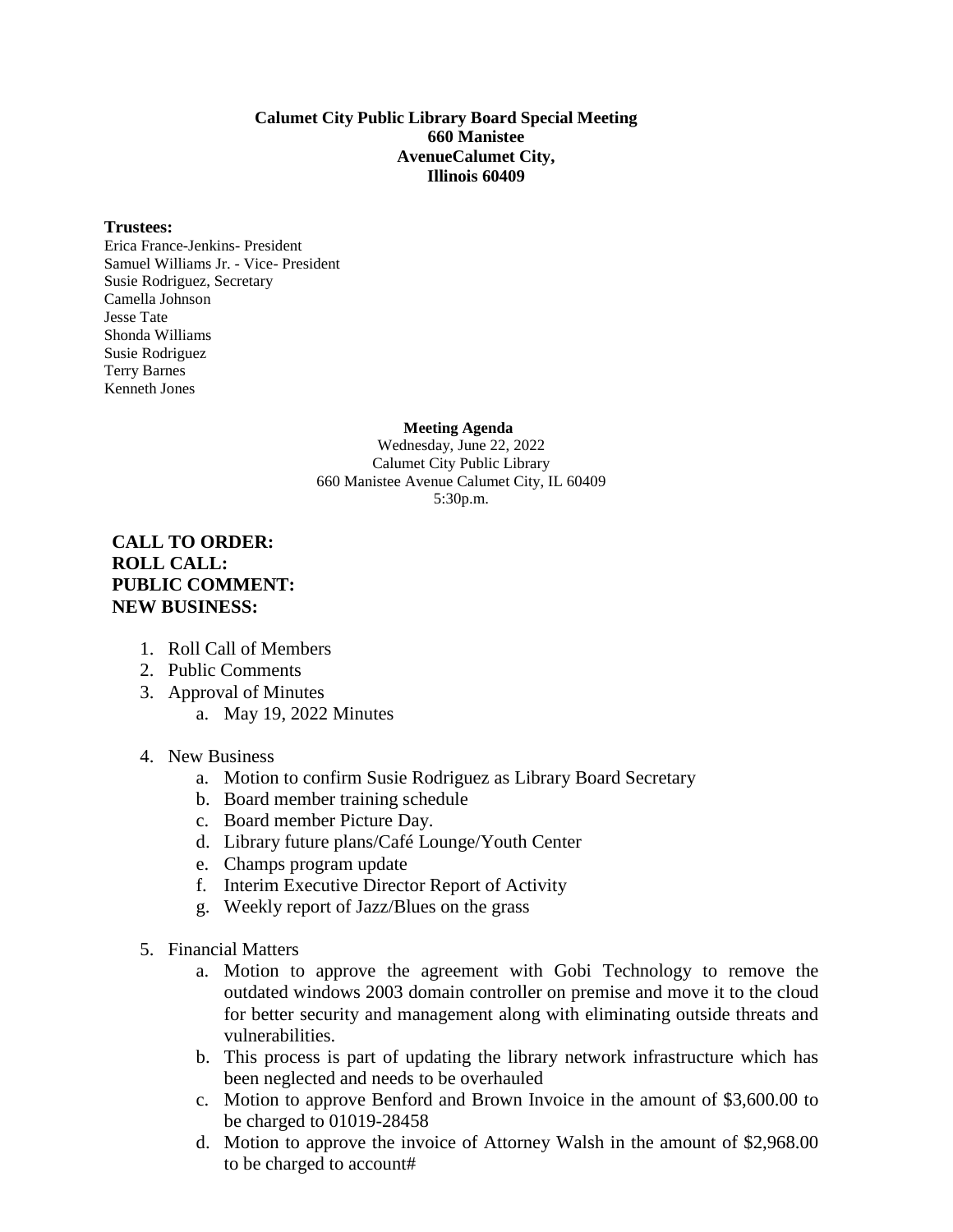- e. Motion to approve of the one-year contract with Kasperek and Company accounting services to be charged to account#
- f. Motion to approve of costs related to opening of the Calumet City library café with a potential opening date of September-2022.
- g. Motion to direct the City Attorney to search for a firm to conduct a nationwide search for a permanent Executive Director of the Calumet City library.
- h. Motion to remove Kathleen Chairo and Jane Rowland from the American Community Bank Account (library bank accounts) as authorized signers.
- 6. **Part and/or all of this meeting may be held in executive session to discuss the appointment, employment, compensation, discipline, performance, or dismissal of specific employees of the public body or legal counsel for the public body, including hearing testimony on a complaint lodged against an employee of the public body or against legal counsel for the public body to determine its validity.**

## 7. **EXECUTIVE SESSION:**

## 8. **ADJOURNMENT:**

Erica-France-Jenkins, President